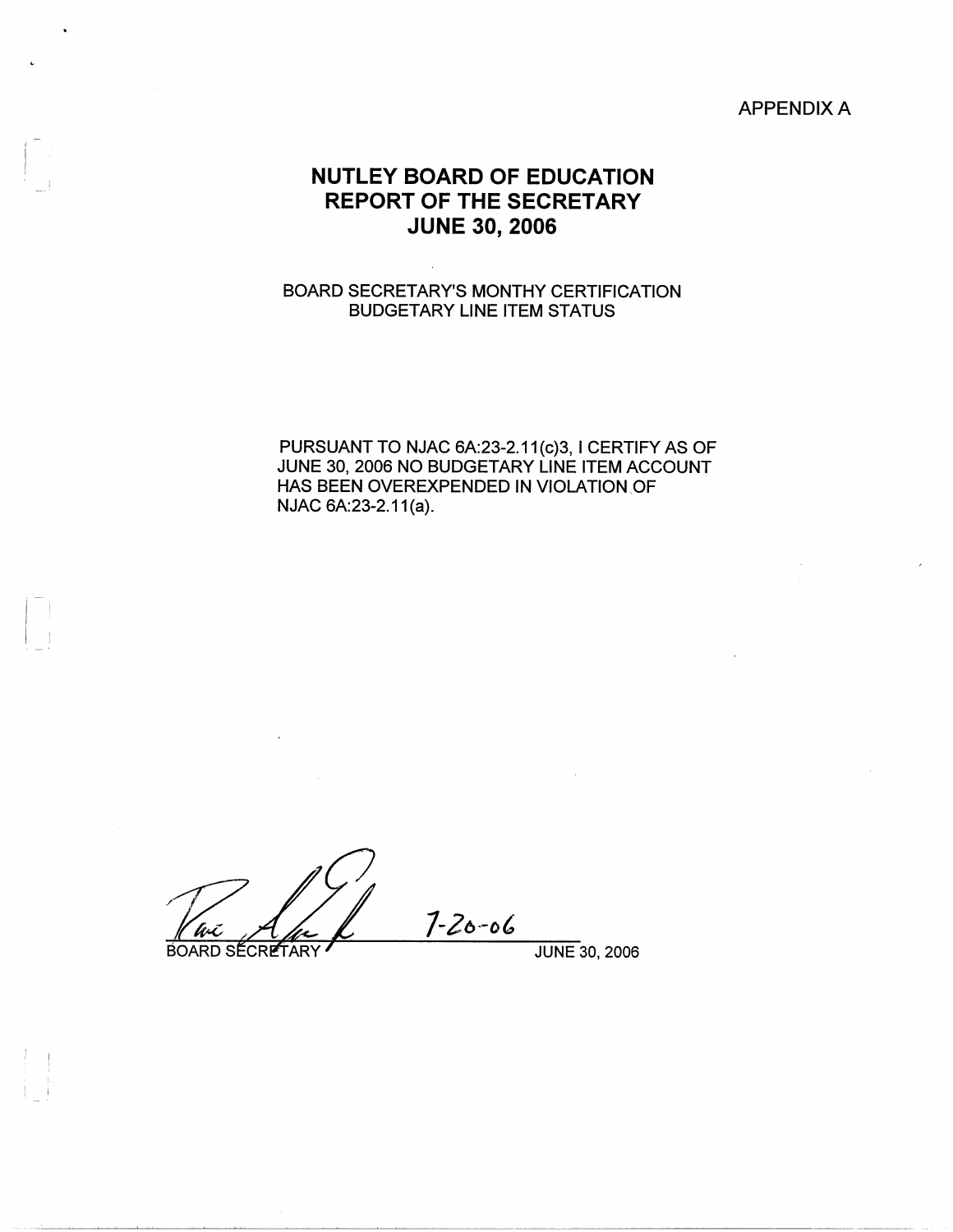|                      | <b>Board Sec Report</b><br><b>Nutley Board of Education</b> |                   | 07/19/06        |
|----------------------|-------------------------------------------------------------|-------------------|-----------------|
| <b>Starting date</b> | Ending date 6/30/06<br>7/1/05                               | <b>Fund: 10</b>   |                 |
|                      | <b>Assets and Resources</b><br><b>Assets:</b>               |                   |                 |
| 101                  | Cash in bank                                                |                   | \$2,133,393.14  |
|                      | 102 - 106 Cash Equivalents                                  |                   | \$0.00          |
| 111                  | Investments                                                 |                   | \$0.00          |
| 116                  | <b>Capital Reserve Account</b>                              |                   | \$101,331.35    |
| 121                  | Tax levy Receivable                                         |                   | \$0.00          |
|                      | <b>Accounts Receivable:</b>                                 |                   |                 |
| 132                  | Interfund                                                   | \$1,734.85        |                 |
| 141                  | Intergovernmental - State                                   | \$778,541.14      |                 |
| 142                  | Intergovernmental - Federal                                 | \$0.00            |                 |
| 143                  | Intergovernmental - Other                                   | \$16,774.46       |                 |
| 153, 154             | Other (net of estimated uncollectable of \$                 | (\$52,932.03)     | \$744,118.42    |
|                      | Loans Receivable:                                           |                   |                 |
| 131                  | Interfund                                                   | \$0.00            |                 |
| 51, 152              | Other (Net of estimated uncollectable of \$                 | \$0.00            | \$0.00          |
|                      | <b>Other Current Assets</b>                                 |                   | \$0.00          |
|                      | <b>Resources:</b>                                           |                   |                 |
| 301                  | <b>Estimated revenues</b>                                   | \$45,885,748.00   |                 |
| 302                  | Less revenues                                               | (\$46,250,870.36) | (\$365, 122.36) |
|                      | <b>Total assets and resources</b>                           |                   | \$2,613,720.55  |
|                      | <b>Liabilities and fund equity</b>                          |                   |                 |
|                      | Liabilities:                                                |                   |                 |
| 411                  | Intergovernmental accounts payable - state                  |                   | \$0.00          |
| 421                  | Accounts payable                                            |                   | \$1,195.82      |
| 431                  | Contracts payable                                           |                   | \$0.00          |
| 451                  | Loans payable                                               |                   | \$0.00          |
| 481                  | Deferred revenues                                           |                   | \$0.00          |
|                      | Other current liabilities                                   |                   | \$354,893.34    |
|                      | <b>Total liabilities</b>                                    |                   | \$356,089.16    |

 $\mathcal{C}^{\mathcal{C}}$  . The contract of the contract of the contract of the following

 $\bar{\gamma}$ 

 $\mathcal{L}^{\pm}$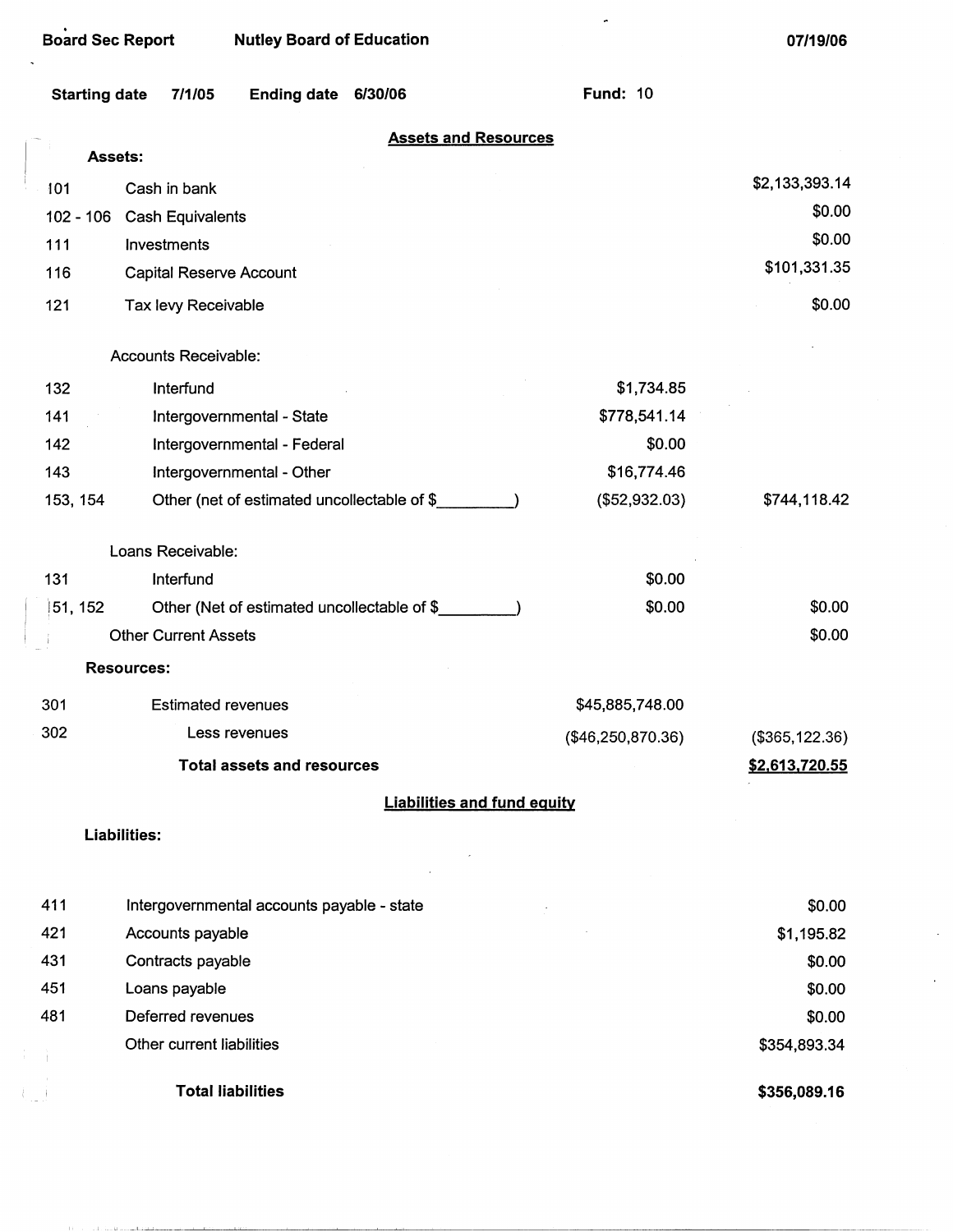| <b>Board Sec Report</b> |                              | <b>Nutley Board of Education</b>                       |                   |                                    |                                  | 07/19/06                        |  |
|-------------------------|------------------------------|--------------------------------------------------------|-------------------|------------------------------------|----------------------------------|---------------------------------|--|
| <b>Starting date</b>    | 7/1/05                       | <b>Ending date</b>                                     | 6/30/06           |                                    | <b>Fund: 10</b>                  |                                 |  |
| <b>Fund Balance:</b>    |                              |                                                        |                   |                                    |                                  |                                 |  |
| Appropriated:           |                              |                                                        |                   |                                    |                                  |                                 |  |
| 753,754                 |                              | Reserve for encumbrances                               |                   |                                    | \$285,315.16                     |                                 |  |
| 761                     |                              | Capital reserve account - July                         |                   |                                    | \$96,659.91                      |                                 |  |
| 604                     |                              | Add: Increase in capital reserve                       |                   |                                    | \$0.00                           |                                 |  |
| 307                     |                              | Less: Budgeted w/d from capital reserve eligible costs |                   |                                    | \$0.00                           |                                 |  |
| 309                     |                              | Less: Budgeted w/d from capital reserve excess costs   |                   |                                    | \$0.00                           | \$96,659.91                     |  |
| 762                     |                              | Adult education programs                               |                   |                                    | \$0.00                           |                                 |  |
| 751,752,76x             |                              | Other reserves                                         |                   |                                    | \$0.00                           |                                 |  |
| 601                     | Appropriations               |                                                        |                   | \$45,944,550.38                    |                                  |                                 |  |
| 602                     |                              | Less: Expenditures                                     | (\$45,284,858.42) |                                    |                                  |                                 |  |
|                         |                              | Encumbrances                                           | (\$285,315.16)    | (\$45,570,173.58)                  | \$374,376.80                     |                                 |  |
|                         |                              | <b>Total appropriated</b>                              |                   |                                    | \$756,351.87                     |                                 |  |
|                         | Unappropriated:              |                                                        |                   |                                    |                                  |                                 |  |
| 770                     |                              | Fund balance, July 1                                   |                   |                                    | \$1,539,563.52                   |                                 |  |
| 303                     |                              | <b>Budgeted fund balance</b>                           |                   |                                    | (\$38,284.00)                    |                                 |  |
|                         |                              | Total fund balance                                     |                   |                                    |                                  | \$2,257,631.39                  |  |
|                         |                              | <b>Total liabilities and fund equity</b>               |                   |                                    |                                  | \$2,613,720.55                  |  |
|                         |                              | <b>Recapitulation of Budgeted Fund Balance:</b>        |                   |                                    |                                  |                                 |  |
| Appropriations          |                              |                                                        |                   | <b>Budgeted</b><br>\$45,944,550.38 | <b>Actual</b><br>\$45,570,173.58 | <b>Variance</b><br>\$374,376.80 |  |
| Revenues                |                              |                                                        |                   | (\$45,885,748.00)                  | (\$46,250,870.36)                | \$365,122.36                    |  |
| Subtotal                |                              |                                                        |                   | \$58,802.38                        | (\$680,696.78)                   | \$739,499.16                    |  |
|                         |                              | Change in capital reserve account:                     |                   |                                    |                                  |                                 |  |
|                         |                              | Plus - Increase in reserve                             |                   | \$0.00                             | \$4,671.44                       | (\$4,671.44)                    |  |
|                         |                              | Less - Withdrawal from reserve                         |                   | \$0.00                             | \$0.00                           |                                 |  |
| Subtotal                |                              |                                                        |                   | \$58,802.38                        | (\$676,025.34)                   | \$734,827.72                    |  |
|                         |                              | Less: Adjustment for prior year                        |                   | (\$20,518.38)                      | (\$20,518.38)                    |                                 |  |
|                         | <b>Budgeted fund balance</b> |                                                        |                   | \$38,284.00                        | (\$696,543.72)                   | \$734,827.72                    |  |

Prepared and submitted by: *1 a 1 for 1 for 1 1-20-06* 

Board Secretary Date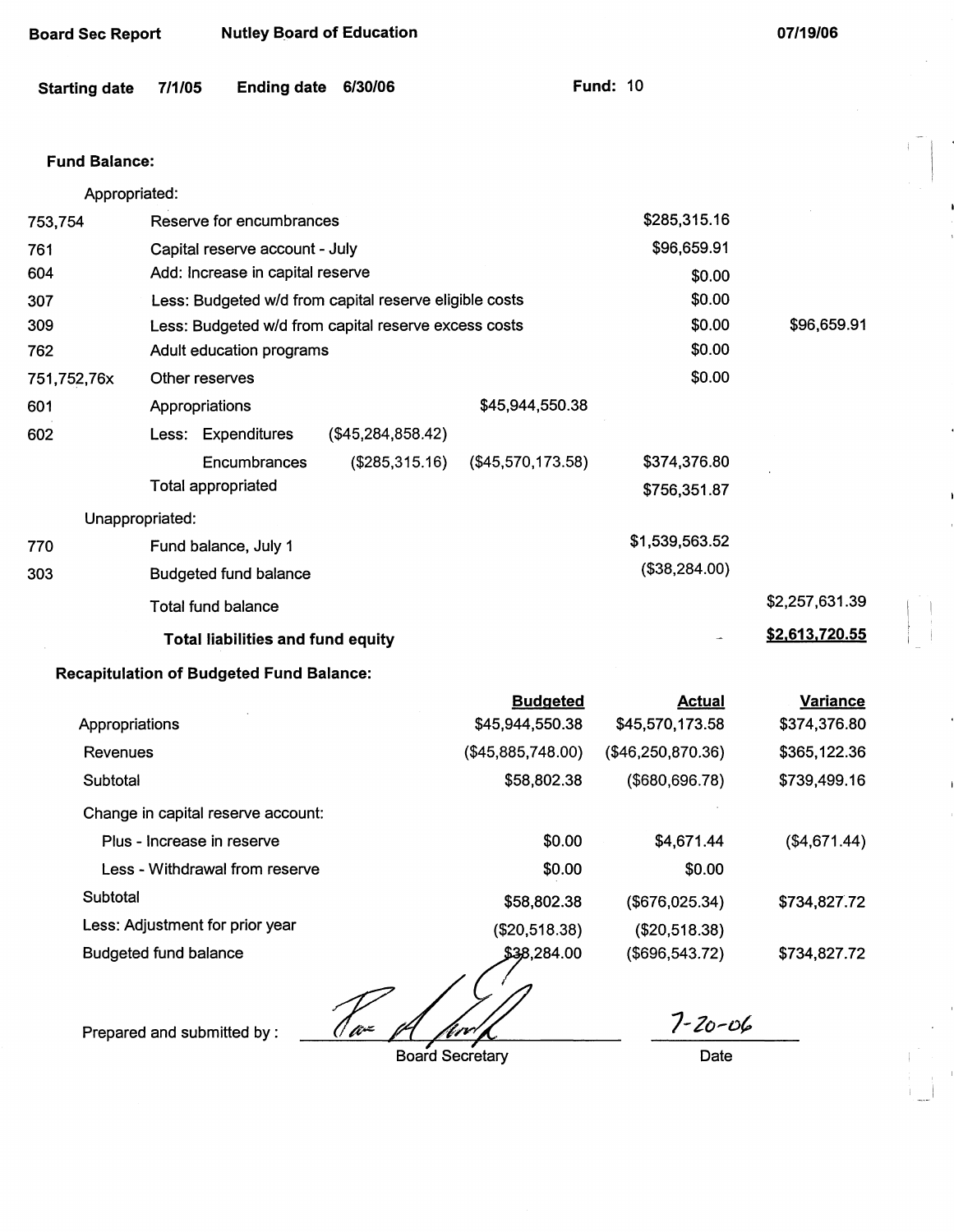| <b>Starting date</b> | 7/1/05                                      | <b>Ending date</b>         | 6/30/06 |                                    | <b>Fund: 20</b>  |                     |
|----------------------|---------------------------------------------|----------------------------|---------|------------------------------------|------------------|---------------------|
| Assets:              |                                             |                            |         | <b>Assets and Resources</b>        |                  |                     |
| 101                  | Cash in bank                                |                            |         |                                    |                  | \$293,026.90        |
| $102 - 106$          | <b>Cash Equivalents</b>                     |                            |         |                                    |                  | \$0.00              |
| 111                  | Investments                                 |                            |         |                                    |                  | \$0.00              |
| 116                  | Capital Reserve Account                     |                            |         |                                    |                  | \$0.00              |
| 121                  | Tax levy Receivable                         |                            |         |                                    |                  | \$0.00              |
|                      | Accounts Receivable:                        |                            |         |                                    |                  |                     |
| 132                  | Interfund                                   |                            |         |                                    | \$0.00           |                     |
| 141                  | Intergovernmental - State                   |                            |         |                                    | \$694.07         |                     |
| 142                  | Intergovernmental - Federal                 |                            |         |                                    | \$440.96         |                     |
| 143                  | Intergovernmental - Other                   |                            |         |                                    | \$0.00           |                     |
| 153, 154             | Other (net of estimated uncollectable of \$ |                            |         |                                    | \$0.00           | \$1,135.03          |
|                      | Loans Receivable:                           |                            |         |                                    |                  |                     |
| 131                  | Interfund                                   |                            |         |                                    | \$0.00           |                     |
| 151, 152             | Other (Net of estimated uncollectable of \$ |                            |         |                                    | \$0.00           | \$0.00              |
|                      | <b>Other Current Assets</b>                 |                            |         |                                    |                  | \$0.00              |
| <b>Resources:</b>    |                                             |                            |         |                                    |                  |                     |
| 301                  | <b>Estimated revenues</b>                   |                            |         |                                    | \$1,439,368.95   |                     |
| 302                  | Less revenues                               |                            |         |                                    | (\$1,442,155.95) | (\$2,787.00)        |
|                      |                                             | Total assets and resources |         |                                    |                  | <u>\$291,374.93</u> |
|                      |                                             |                            |         | <b>Liabilities and fund equity</b> |                  |                     |
| <b>Liabilities:</b>  |                                             |                            |         |                                    |                  |                     |
| 411                  | Intergovernmental accounts payable - state  |                            |         |                                    |                  | \$3,603.26          |
| 421                  | Accounts payable                            |                            |         |                                    |                  | \$0.20              |
| 431                  | Contracts payable                           |                            |         |                                    |                  | \$0.00              |
| 451                  | Loans payable                               |                            |         |                                    |                  | \$0.00              |
| 481                  | Deferred revenues                           |                            |         |                                    |                  | \$117,051.44        |
|                      | Other current liabilities                   |                            |         |                                    |                  | \$388.10            |

**Total liabilities** 

The Committee of the Committee and the Committee of the management of the committee and

 $\mathcal{A}_1$ 

**\$121,043.00**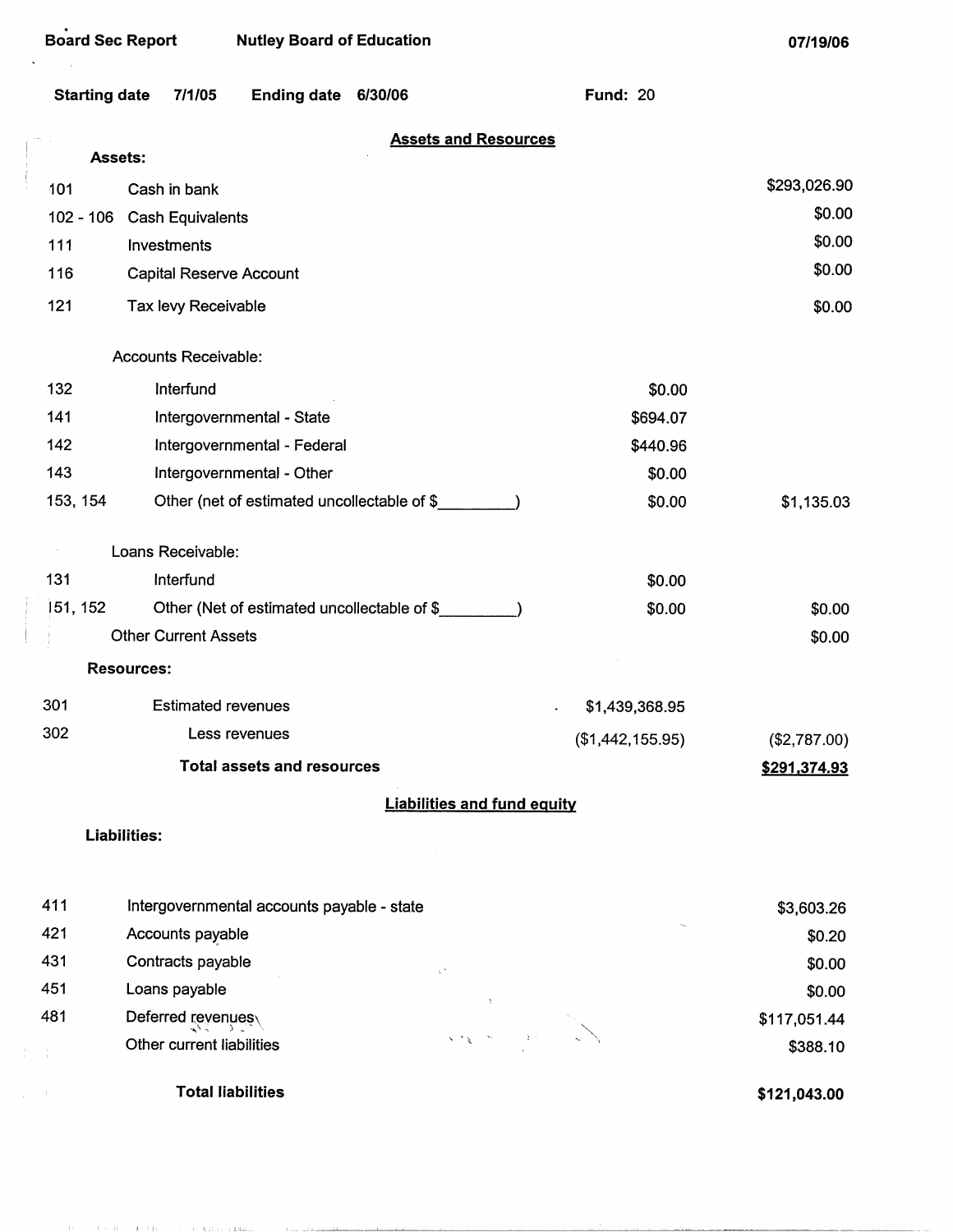| <b>Board Sec Report</b> |                              | <b>Nutley Board of Education</b>                |                                                        |                                   |                                 | 07/19/06                        |
|-------------------------|------------------------------|-------------------------------------------------|--------------------------------------------------------|-----------------------------------|---------------------------------|---------------------------------|
| <b>Starting date</b>    | 7/1/05                       | <b>Ending date</b>                              | 6/30/06                                                |                                   | <b>Fund: 20</b>                 |                                 |
| <b>Fund Balance:</b>    |                              |                                                 |                                                        |                                   |                                 |                                 |
| Appropriated:           |                              |                                                 |                                                        |                                   |                                 |                                 |
| 753,754                 |                              | Reserve for encumbrances                        |                                                        |                                   | \$9,848.50                      |                                 |
| 761                     |                              | Capital reserve account - July                  |                                                        |                                   | \$0.00                          |                                 |
| 604                     |                              | Add: Increase in capital reserve                |                                                        |                                   | \$0.00                          |                                 |
| 307                     |                              |                                                 | Less: Budgeted w/d from capital reserve eligible costs |                                   | \$0.00                          |                                 |
| 309                     |                              |                                                 | Less: Budgeted w/d from capital reserve excess costs   |                                   | \$0.00                          | \$0.00                          |
| 762                     |                              | Adult education programs                        |                                                        |                                   | \$0.00                          |                                 |
| 751,752,76x             | Other reserves               |                                                 |                                                        |                                   | \$0.00                          |                                 |
| 601                     | Appropriations               |                                                 |                                                        | \$1,561,022.37                    |                                 |                                 |
| 602                     |                              | Less: Expenditures                              | (\$1,269,037.02)                                       |                                   |                                 |                                 |
|                         |                              | Encumbrances                                    | (\$9,848.50)                                           | (\$1,278,885.52)                  | \$282,136.85                    |                                 |
|                         |                              | <b>Total appropriated</b>                       |                                                        |                                   | \$291,985.35                    |                                 |
| Unappropriated:         |                              |                                                 |                                                        |                                   |                                 |                                 |
| 770                     |                              | Fund balance, July 1                            |                                                        |                                   | \$0.00                          |                                 |
| 303                     |                              | <b>Budgeted fund balance</b>                    |                                                        |                                   | (\$121,653.42)                  |                                 |
|                         |                              | <b>Total fund balance</b>                       |                                                        |                                   |                                 | \$170,331.93                    |
|                         |                              | <b>Total liabilities and fund equity</b>        |                                                        |                                   |                                 | \$291,374.93                    |
|                         |                              | <b>Recapitulation of Budgeted Fund Balance:</b> |                                                        |                                   |                                 |                                 |
| Appropriations          |                              |                                                 |                                                        | <b>Budgeted</b><br>\$1,561,022.37 | <u>Actual</u><br>\$1,278,885.52 | <b>Variance</b><br>\$282,136.85 |
| Revenues                |                              |                                                 |                                                        | (\$1,439,368.95)                  | (\$1,442,155.95)                | \$2,787.00                      |
| Subtotal                |                              |                                                 |                                                        | \$121,653.42                      | (\$163,270.43)                  | \$284,923.85                    |
|                         |                              | Change in capital reserve account:              |                                                        |                                   |                                 |                                 |
|                         |                              | Plus - Increase in reserve                      |                                                        | \$0.00                            | \$0.00                          | \$0.00                          |
|                         |                              | Less - Withdrawal from reserve                  |                                                        | \$0.00                            | \$0.00                          |                                 |
| Subtotal                |                              |                                                 |                                                        | \$121,653.42                      | (\$163,270.43)                  | \$284,923.85                    |
|                         |                              | Less: Adjustment for prior year                 |                                                        | (\$0.00)                          | (\$0.00)                        |                                 |
|                         | <b>Budgeted fund balance</b> |                                                 |                                                        | \$121,653.42                      | (\$163,270.43)                  | \$284,923.85                    |

heñ

Prepared and submitted by :

 $\bar{z}$ 

Board Secretary

*7-u-ol,,*  Date

I •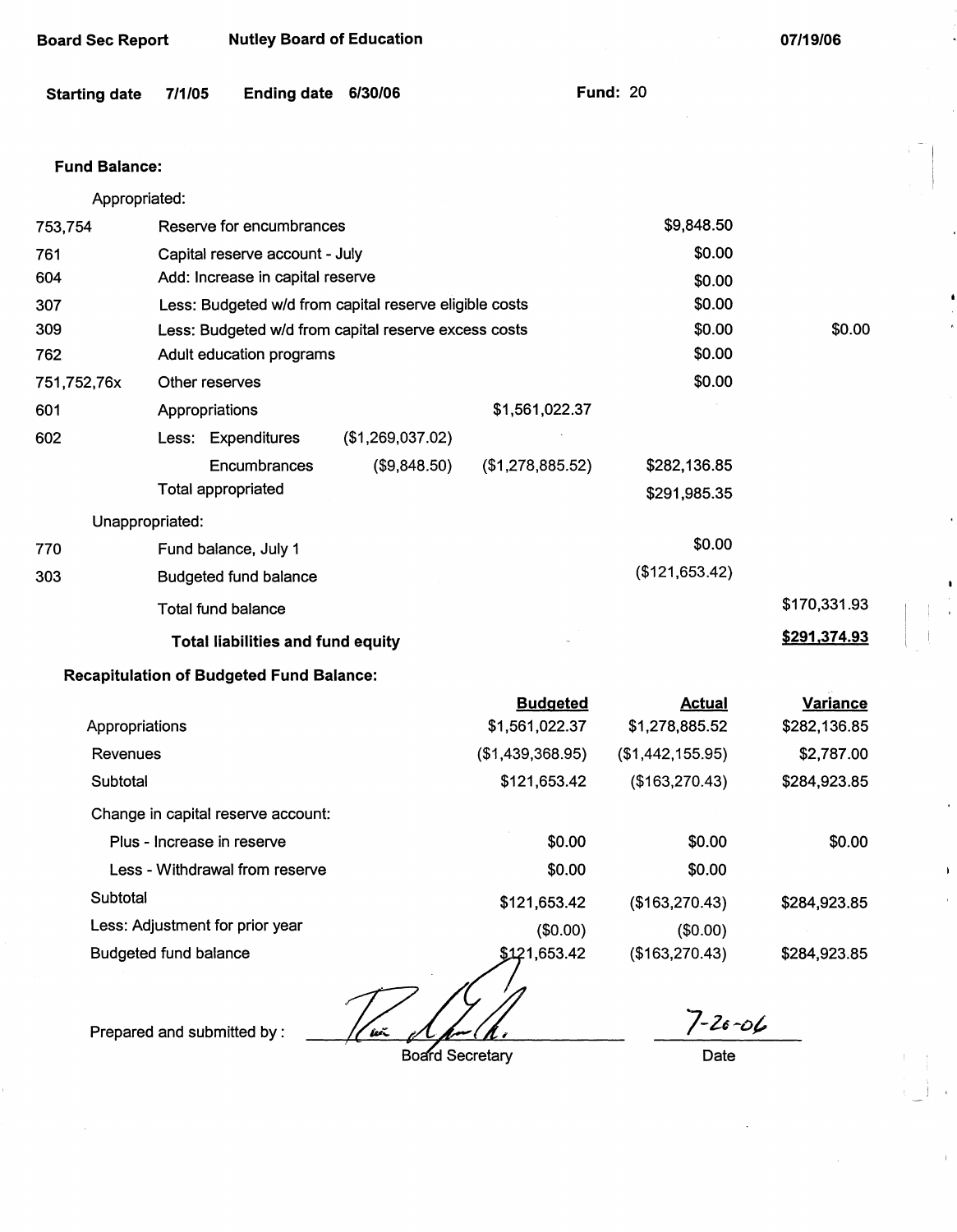| <b>Board Sec Report</b> |                                | <b>Nutley Board of Education</b>  |                                             |                                    |                 | 07/19/06        |
|-------------------------|--------------------------------|-----------------------------------|---------------------------------------------|------------------------------------|-----------------|-----------------|
| <b>Starting date</b>    | 7/1/05                         | <b>Ending date</b>                | 6/30/06                                     |                                    | <b>Fund: 30</b> |                 |
|                         |                                |                                   |                                             | <b>Assets and Resources</b>        |                 |                 |
| Assets:                 |                                |                                   |                                             |                                    |                 |                 |
| 101                     | Cash in bank                   |                                   |                                             |                                    |                 | \$7,477,651.41  |
| $102 - 106$             | Cash Equivalents               |                                   |                                             |                                    |                 | \$0.00          |
| 111                     | Investments                    |                                   |                                             |                                    |                 | \$0.00          |
| 116                     | <b>Capital Reserve Account</b> |                                   |                                             |                                    |                 | \$0.00          |
| 121                     | Tax levy Receivable            |                                   |                                             |                                    |                 | \$0.00          |
|                         | Accounts Receivable:           |                                   |                                             |                                    |                 |                 |
| 132                     | Interfund                      |                                   |                                             |                                    | \$22,659.00     |                 |
| 141                     |                                | Intergovernmental - State         |                                             |                                    | \$8,900,787.64  |                 |
| 142                     |                                | Intergovernmental - Federal       |                                             |                                    | \$0.00          |                 |
| 143                     |                                | Intergovernmental - Other         |                                             |                                    | \$40,000.00     |                 |
| 153, 154                |                                |                                   | Other (net of estimated uncollectable of \$ |                                    | \$0.00          | \$8,963,446.64  |
|                         | Loans Receivable:              |                                   |                                             |                                    |                 |                 |
| 131                     | Interfund                      |                                   |                                             |                                    | \$0.00          |                 |
| 151, 152                |                                |                                   | Other (Net of estimated uncollectable of \$ |                                    | \$0.00          | \$0.00          |
|                         | <b>Other Current Assets</b>    |                                   |                                             |                                    |                 | \$0.00          |
|                         | <b>Resources:</b>              |                                   |                                             |                                    |                 |                 |
| 301                     | <b>Estimated revenues</b>      |                                   |                                             |                                    | \$0.00          |                 |
| 302                     | Less revenues                  |                                   | \$0.00                                      | \$0.00                             |                 |                 |
|                         |                                | <b>Total assets and resources</b> |                                             |                                    |                 | \$16,441,098.05 |
|                         |                                |                                   |                                             | <b>Liabilities and fund equity</b> |                 |                 |
|                         | <b>Liabilities:</b>            |                                   |                                             |                                    |                 |                 |
|                         |                                |                                   |                                             |                                    |                 | en nn.          |

| 411 | Intergovernmental accounts payable - state | \$0.00         |
|-----|--------------------------------------------|----------------|
| 421 | Accounts payable                           | \$0.00         |
| 431 | Contracts payable                          | \$0.00         |
| 451 | Loans payable                              | \$0.00         |
| 481 | Deferred revenues «                        | \$8,421,365.00 |
|     | Other current liabilities                  | \$23,481.48    |
|     |                                            |                |

Total liabilities

شباسيات الأرباط

**\$8,444,846.48** 

 $\left($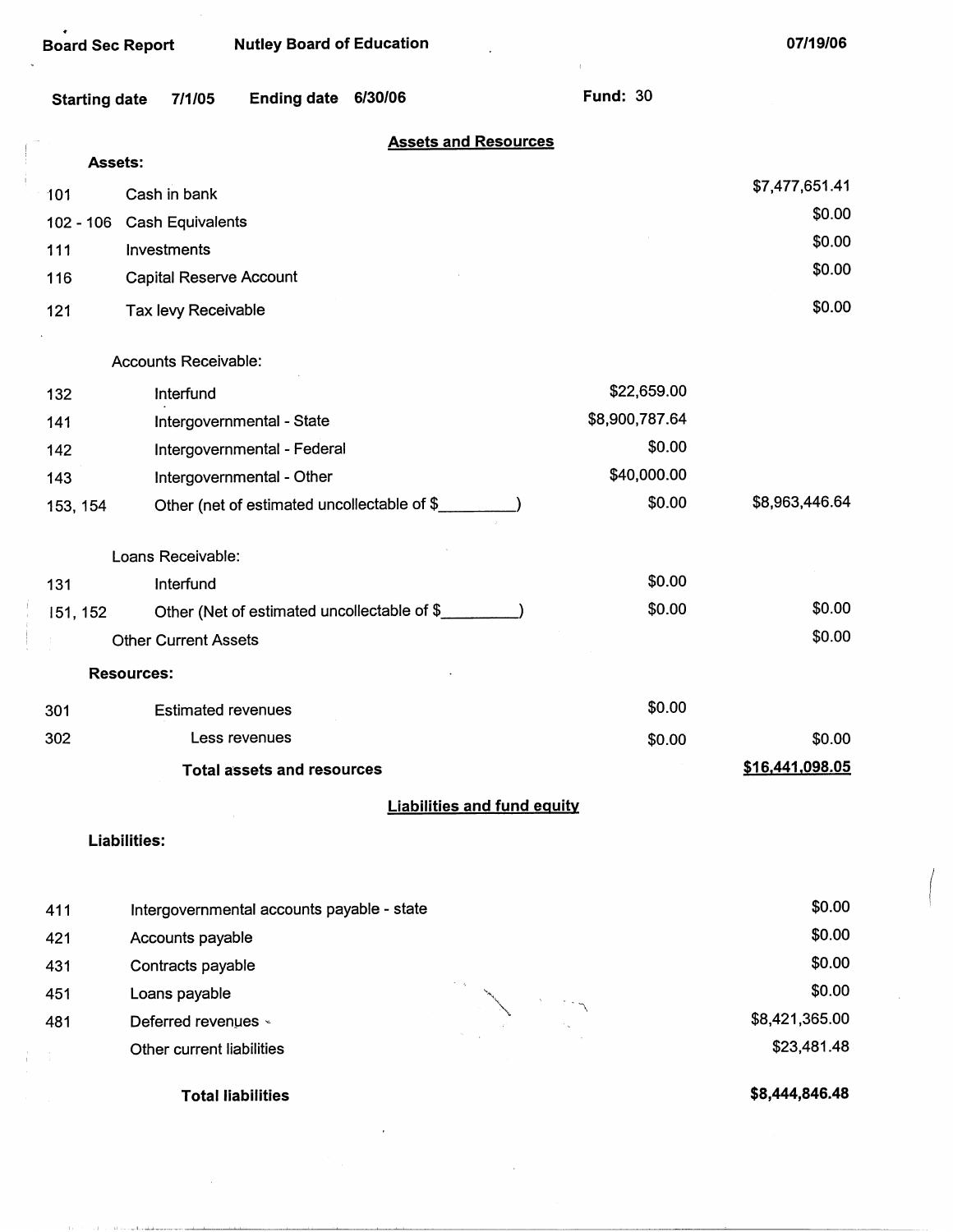| <b>Board Sec Report</b> |        | <b>Nutley Board of Education</b>                |                                                        |                                    |                                  | 07/19/06                        |
|-------------------------|--------|-------------------------------------------------|--------------------------------------------------------|------------------------------------|----------------------------------|---------------------------------|
| <b>Starting date</b>    | 7/1/05 | <b>Ending date</b>                              | 6/30/06                                                |                                    | <b>Fund: 30</b>                  |                                 |
| <b>Fund Balance:</b>    |        |                                                 |                                                        |                                    |                                  |                                 |
| Appropriated:           |        |                                                 |                                                        |                                    |                                  |                                 |
| 753,754                 |        | Reserve for encumbrances                        |                                                        |                                    | \$15,834,703.63                  |                                 |
| 761                     |        | Capital reserve account - July                  |                                                        |                                    | \$0.00                           |                                 |
| 604                     |        | Add: Increase in capital reserve                |                                                        |                                    | \$0.00                           |                                 |
| 307                     |        |                                                 | Less: Budgeted w/d from capital reserve eligible costs |                                    | \$0.00                           |                                 |
| 309                     |        |                                                 | Less: Budgeted w/d from capital reserve excess costs   |                                    | \$0.00                           | \$0.00                          |
| 762                     |        | Adult education programs                        |                                                        |                                    | \$0.00                           |                                 |
| 751,752,76x             |        | Other reserves                                  |                                                        |                                    | \$13,393,710.66                  |                                 |
| 601                     |        | Appropriations                                  |                                                        | \$22,658,907.96                    |                                  |                                 |
| 602                     |        | Less: Expenditures                              | (\$6,239,304.39)                                       |                                    |                                  |                                 |
|                         |        | Encumbrances<br><b>Total appropriated</b>       | (\$15,834,703.63)                                      | (\$22,074,008.02)                  | \$584,899.94<br>\$29,813,314.23  |                                 |
| Unappropriated:         |        |                                                 |                                                        |                                    |                                  |                                 |
| 770                     |        | Fund balance, July 1                            |                                                        |                                    | \$0.00                           |                                 |
| 303                     |        | <b>Budgeted fund balance</b>                    |                                                        |                                    | (\$21,817,062.66)                |                                 |
|                         |        | <b>Total fund balance</b>                       |                                                        |                                    |                                  | \$7,996,251.57                  |
|                         |        | <b>Total liabilities and fund equity</b>        |                                                        |                                    |                                  | \$16,441,098.05                 |
|                         |        | <b>Recapitulation of Budgeted Fund Balance:</b> |                                                        |                                    |                                  |                                 |
| Appropriations          |        |                                                 |                                                        | <b>Budgeted</b><br>\$22,658,907.96 | <b>Actual</b><br>\$22,074,008.02 | <b>Variance</b><br>\$584,899.94 |
| Revenues                |        |                                                 |                                                        | \$0.00                             | \$0.00                           | \$0.00                          |
| Subtotal                |        |                                                 |                                                        | \$22,658,907.96                    | \$22,074,008.02                  | \$584,899.94                    |
|                         |        | Change in capital reserve account:              |                                                        |                                    |                                  |                                 |
|                         |        | Plus - Increase in reserve                      |                                                        | \$0.00                             | \$0.00                           | \$0.00                          |
|                         |        | Less - Withdrawal from reserve                  |                                                        | \$0.00                             | \$0.00                           |                                 |
| Subtotal                |        |                                                 |                                                        | \$22,658,907.96                    | \$22,074,008.02                  | \$584,899.94                    |

Less: Adjustment for prior year

Budgeted fund balance

Prepared and submitted by :  $\frac{1}{\sqrt{1-\frac{1}{n}}}$ 

Board Secretary

*1-;u,-()C,* 

**\$584,899.94** 

**(\$841,845.30) \$21,232,162.72** 

**Date** 

**(\$841,845.30) \$21,817,062.66**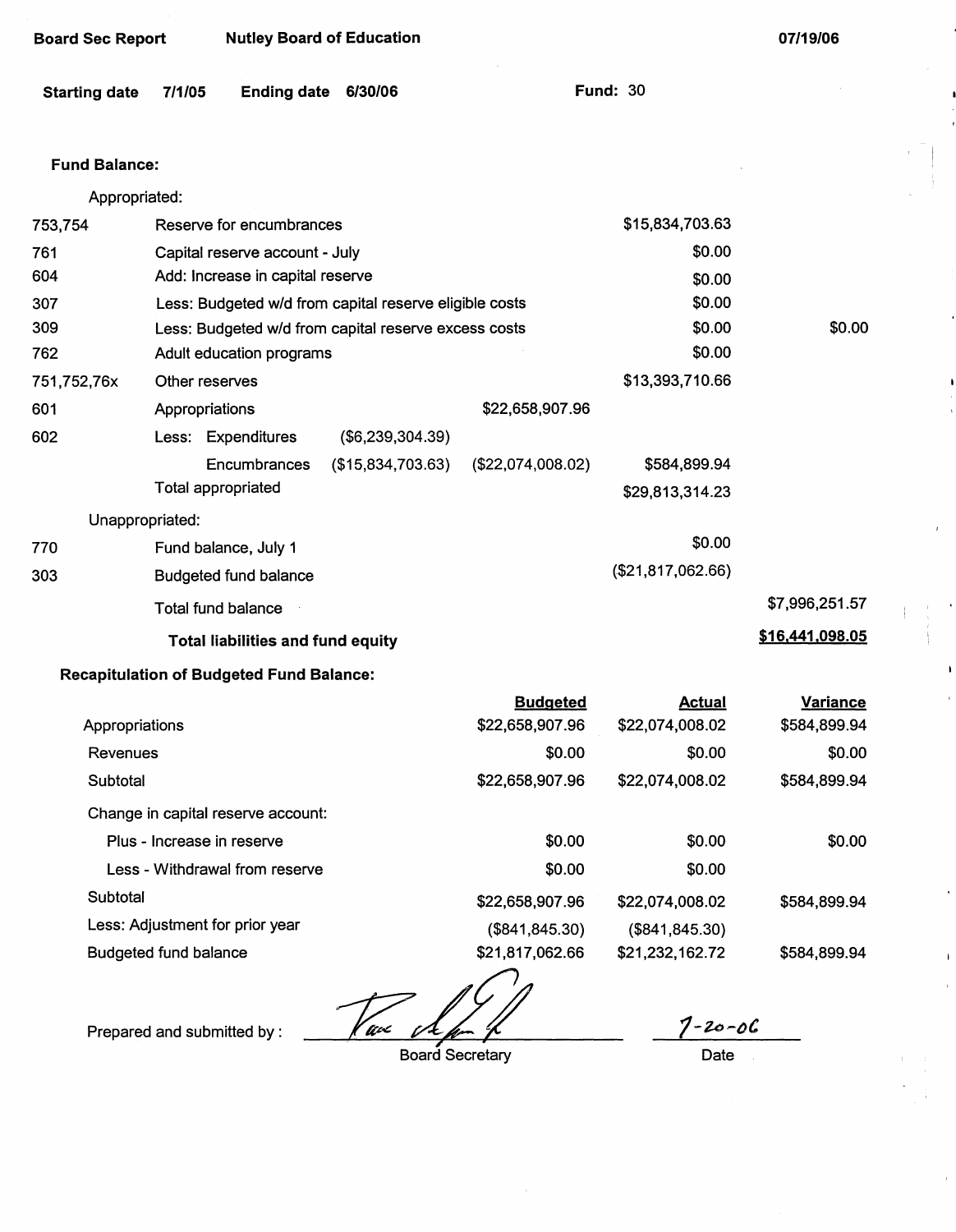$\hat{\mathbf{r}}$ 

| <b>Starting date</b> | 7/1/05                      | <b>Ending date</b>                          | 6/30/06 |                                    | <b>Fund: 40</b>  |              |
|----------------------|-----------------------------|---------------------------------------------|---------|------------------------------------|------------------|--------------|
|                      | Assets:                     |                                             |         | <b>Assets and Resources</b>        |                  |              |
| 101                  | Cash in bank                |                                             |         |                                    |                  | (\$6,492.38) |
| $102 - 106$          | <b>Cash Equivalents</b>     |                                             |         |                                    |                  | \$0.00       |
| 111                  | Investments                 |                                             |         |                                    |                  | \$0.00       |
| 116                  |                             | <b>Capital Reserve Account</b>              |         |                                    |                  | \$0.00       |
| 121                  | Tax levy Receivable         |                                             |         |                                    |                  | \$0.00       |
|                      | Accounts Receivable:        |                                             |         |                                    |                  |              |
| 132                  | Interfund                   |                                             |         |                                    | \$21,747.60      |              |
| 141                  |                             | Intergovernmental - State                   |         |                                    | \$0.00           |              |
| 142                  |                             | Intergovernmental - Federal                 |         |                                    | \$0.00           |              |
| 143                  |                             | Intergovernmental - Other                   |         |                                    | \$0.00           |              |
| 153, 154             |                             | Other (net of estimated uncollectable of \$ |         |                                    | \$0.00           | \$21,747.60  |
|                      | Loans Receivable:           |                                             |         |                                    |                  |              |
| 131                  | Interfund                   |                                             |         |                                    | \$0.00           |              |
| 51, 152              |                             | Other (Net of estimated uncollectable of \$ |         |                                    | \$0.00           | \$0.00       |
|                      | <b>Other Current Assets</b> |                                             |         |                                    |                  | \$0.00       |
|                      | <b>Resources:</b>           |                                             |         |                                    |                  |              |
| 301                  |                             | <b>Estimated revenues</b>                   |         |                                    | \$1,316,380.00   |              |
| 302                  |                             | Less revenues                               |         |                                    | (\$1,316,380.00) | \$0.00       |
|                      |                             | <b>Total assets and resources</b>           |         |                                    |                  | \$15,255.22  |
|                      |                             |                                             |         | <b>Liabilities and fund equity</b> |                  |              |
|                      | <b>Liabilities:</b>         |                                             |         |                                    |                  |              |
| 101                  | Cash in bank                |                                             |         |                                    |                  | (\$6,492.38) |
| 411                  |                             | Intergovernmental accounts payable - state  |         |                                    |                  | \$0.00       |
| 421                  | Accounts payable            |                                             |         |                                    |                  | \$0.00       |
| 431                  | Contracts payable           |                                             |         |                                    |                  | \$0.00       |
| 451                  | Loans payable               |                                             |         |                                    |                  | \$0.00       |
| 481                  | Deferred revenues           |                                             |         |                                    |                  | \$0.00       |
|                      | Other current liabilities   |                                             |         |                                    |                  | \$0.00       |
|                      |                             | <b>Total liabilities</b>                    |         |                                    |                  | \$0.00       |

**\$0.00** 

 $\sim$  2000  $-$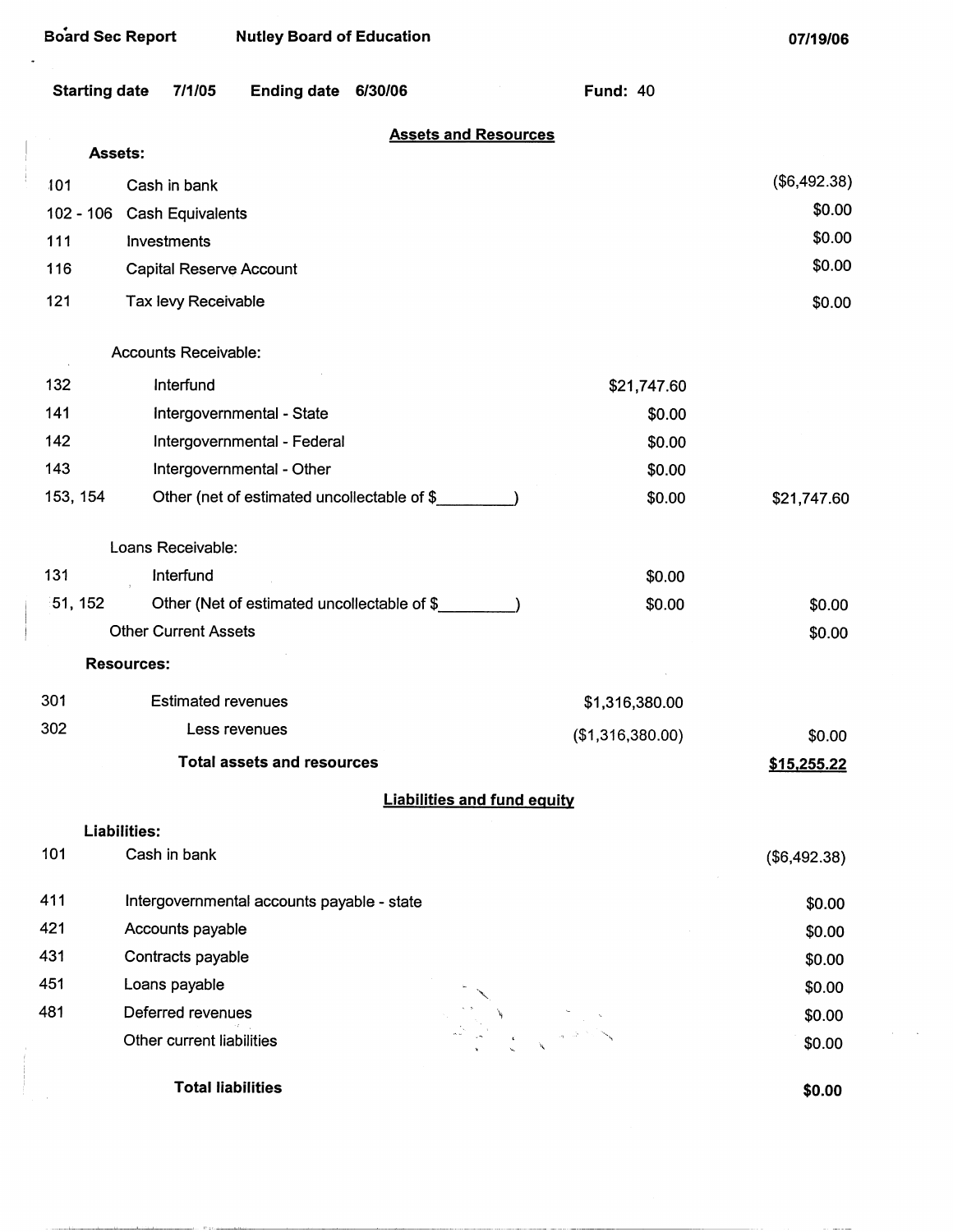| <b>Board Sec Report</b> |                | <b>Nutley Board of Education</b>                       |                  |                  |                 | 07/19/06        |
|-------------------------|----------------|--------------------------------------------------------|------------------|------------------|-----------------|-----------------|
| <b>Starting date</b>    | 7/1/05         | <b>Ending date</b>                                     | 6/30/06          |                  | <b>Fund: 40</b> |                 |
| <b>Fund Balance:</b>    |                |                                                        |                  |                  |                 |                 |
| Appropriated:           |                |                                                        |                  |                  |                 |                 |
| 753,754                 |                | Reserve for encumbrances                               |                  |                  | \$0.00          |                 |
| 761                     |                | Capital reserve account - July                         |                  |                  | \$0.00          |                 |
| 604                     |                | Add: Increase in capital reserve                       |                  |                  | \$0.00          |                 |
| 307                     |                | Less: Budgeted w/d from capital reserve eligible costs |                  |                  | \$0.00          |                 |
| 309                     |                | Less: Budgeted w/d from capital reserve excess costs   |                  |                  | \$0.00          | \$0.00          |
| 762                     |                | Adult education programs                               |                  |                  | \$0.00          |                 |
| 751,752,76x             | Other reserves |                                                        |                  |                  | \$0.00          |                 |
| 601                     | Appropriations |                                                        |                  | \$1,322,874.00   |                 |                 |
| 602                     |                | Less: Expenditures                                     | (\$1,322,873.01) |                  |                 |                 |
|                         |                | Encumbrances                                           | \$0.00           | (\$1,322,873.01) | \$0.99          |                 |
|                         |                | Total appropriated                                     |                  |                  | \$0.99          |                 |
| Unappropriated:         |                |                                                        |                  |                  |                 |                 |
| 770                     |                | Fund balance, July 1                                   |                  |                  | \$21,747.73     |                 |
| 303                     |                | <b>Budgeted fund balance</b>                           |                  |                  | (\$6,494.00)    |                 |
|                         |                | <b>Total fund balance</b>                              |                  |                  |                 | \$15,254.72     |
|                         |                | <b>Total liabilities and fund equity</b>               |                  |                  |                 | \$15,254.72     |
|                         |                | <b>Recapitulation of Budgeted Fund Balance:</b>        |                  |                  |                 |                 |
|                         |                |                                                        |                  | <b>Budgeted</b>  | <b>Actual</b>   | <b>Variance</b> |
| Appropriations          |                |                                                        |                  | \$1,322,874.00   | \$1,322,873.01  | \$0.99          |

| Revenues                           | (\$1,316,380.00) | (\$1,316,380.00) | \$0.00 |
|------------------------------------|------------------|------------------|--------|
| Subtotal                           | \$6,494.00       | \$6,493.01       | \$0.99 |
| Change in capital reserve account: |                  |                  |        |
| Plus - Increase in reserve         | \$0.00           | \$0.00           | \$0.00 |
| Less - Withdrawal from reserve     | \$0.00           | \$0.00           |        |
| Subtotal                           | \$6,494.00       | \$6,493.01       | \$0.99 |
| Less: Adjustment for prior year    | \$0.00           | \$0.00           |        |
| <b>Budgeted fund balance</b>       | \$6,494.00       | \$6,493.01       | \$0.99 |

Prepared and submitted by : ~& ~6arsecretary

Date

*1-ta-o,* 

I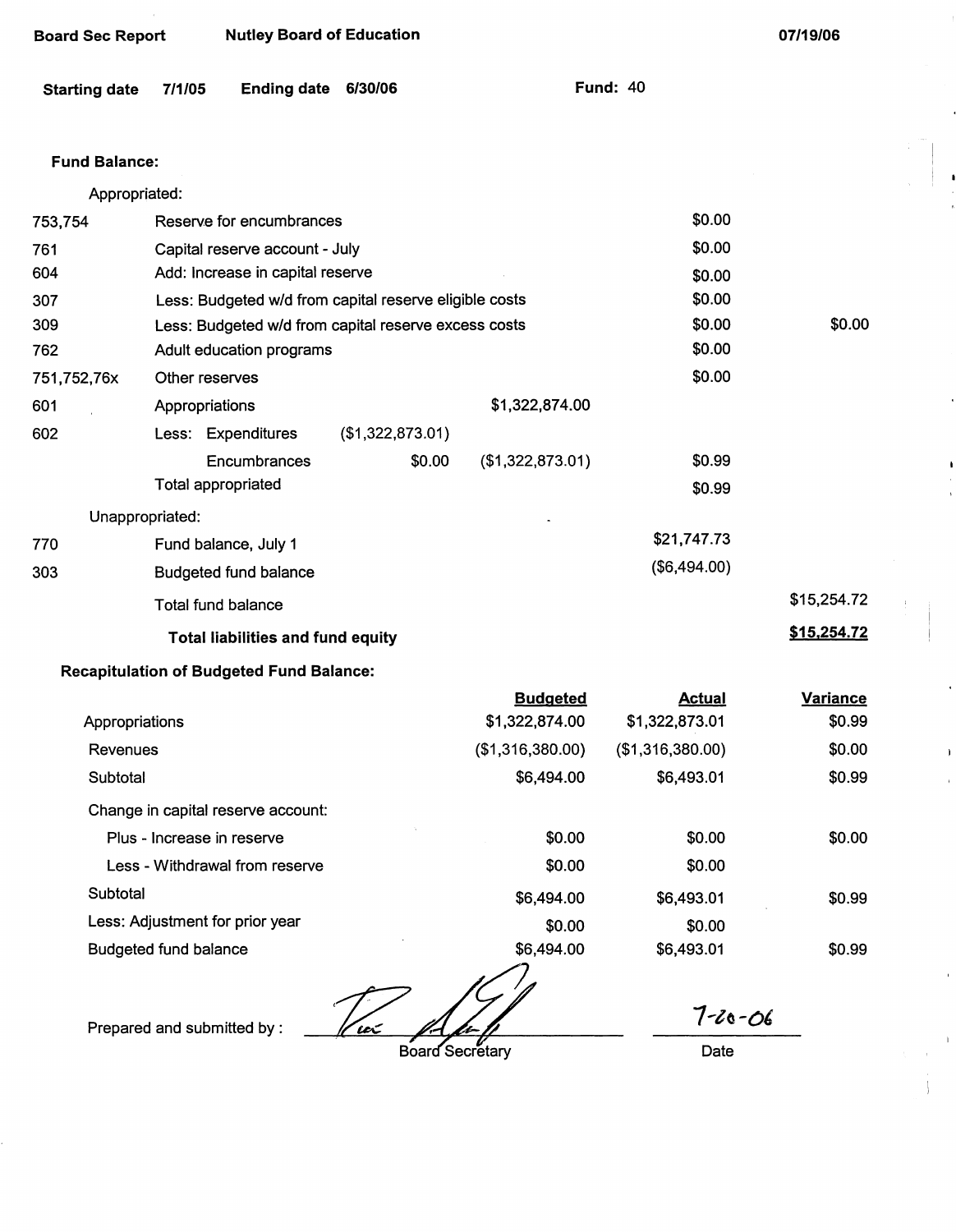$\ddot{\phantom{0}}$ 

**07/19/06** 

| <b>Starting date</b> | <b>Ending date</b><br>6/30/06<br>7/1/05     | <b>Fund: 50</b>                    |
|----------------------|---------------------------------------------|------------------------------------|
| <b>Assets:</b>       |                                             | <b>Assets and Resources</b>        |
|                      |                                             | \$46,203.95                        |
| 101                  | Cash in bank                                | \$0.00                             |
| $102 - 106$<br>111   | <b>Cash Equivalents</b><br>Investments      | \$0.00                             |
| 116                  | <b>Capital Reserve Account</b>              | \$0.00                             |
|                      |                                             |                                    |
| 121                  | Tax levy Receivable                         | \$0.00                             |
|                      | Accounts Receivable:                        |                                    |
| 132                  | Interfund                                   | \$0.00                             |
| 141                  | Intergovernmental - State                   | \$5,288.32                         |
| 142                  | Intergovernmental - Federal                 | \$0.00                             |
| 143                  | Intergovernmental - Other                   | \$468.72                           |
| 153, 154             | Other (net of estimated uncollectable of \$ | \$14,888.11<br>\$20,645.15         |
|                      | Loans Receivable:                           |                                    |
| 131                  | Interfund                                   | \$0.00                             |
| 151, 152             | Other (Net of estimated uncollectable of \$ | \$0.00<br>\$0.00                   |
|                      | <b>Other Current Assets</b>                 | \$15,874.03                        |
|                      | <b>Resources:</b>                           |                                    |
| 301                  | <b>Estimated revenues</b>                   | \$0.00                             |
| 302                  | Less revenues                               | (\$967,324.04)<br>(\$967,324.04)   |
|                      | <b>Total assets and resources</b>           | $($ \$884,600.91)                  |
|                      |                                             | <b>Liabilities and fund equity</b> |
| <b>Liabilities:</b>  |                                             |                                    |
|                      |                                             |                                    |
| 411                  | Intergovernmental accounts payable - state  | \$0.00                             |
| 421                  | Accounts payable                            | \$0.00                             |
| 431                  | Contracts payable                           | \$0.00                             |
| 451                  | Loans payable                               | \$0.00                             |
| 481                  | Deferred revenues                           | \$0.00                             |
|                      | Other current liabilities                   | \$32,116.50                        |

فسأدرأ والمقلب

متطلبها والمستبدلا والدراء

Total liabilities

**\$32,116.50** 

 $\ddot{\phantom{0}}$ 

\$32,116.50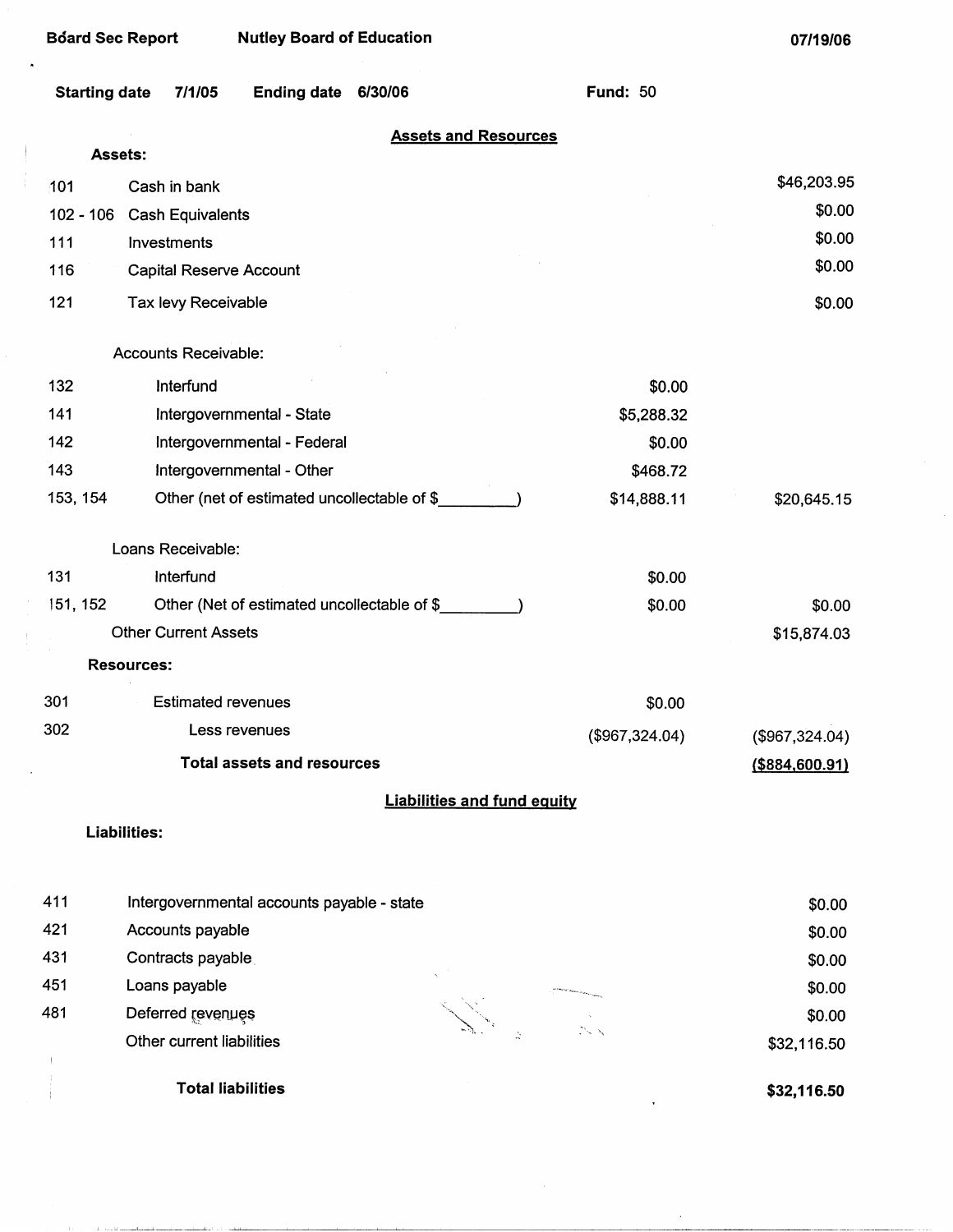| <b>Board Sec Report</b> | <b>Nutley Board of Education</b> |
|-------------------------|----------------------------------|
|-------------------------|----------------------------------|

**Fund: 50** 

## **Fund Balance:**

| Appropriated: |                                                        |                |                |                |                  |
|---------------|--------------------------------------------------------|----------------|----------------|----------------|------------------|
| 753,754       | Reserve for encumbrances                               |                |                | \$27,063.50    |                  |
| 761           | Capital reserve account - July                         |                |                | \$0.00         |                  |
| 604           | Add: Increase in capital reserve                       |                |                | \$0.00         |                  |
| 307           | Less: Budgeted w/d from capital reserve eligible costs |                |                | \$0.00         |                  |
| 309           | Less: Budgeted w/d from capital reserve excess costs   | \$0.00         | \$0.00         |                |                  |
| 762.          | Adult education programs                               |                | \$0.00         |                |                  |
| 751,752,76x   | Other reserves                                         |                |                | \$0.00         |                  |
| 601           | Appropriations                                         |                |                |                |                  |
| 602           | Less: Expenditures                                     | (\$916,717.41) |                |                |                  |
|               | Encumbrances                                           | (\$27,063.50)  | (\$943,780.91) | (\$943,780.91) |                  |
|               | Total appropriated                                     |                |                | (\$916,717.41) |                  |
|               | Unappropriated:                                        |                |                |                |                  |
| 770           | Fund balance, July 1                                   |                |                | \$0.00         |                  |
| 303           | <b>Budgeted fund balance</b>                           |                |                | \$0.00         |                  |
|               | <b>Total fund balance</b>                              |                | (\$916,717.41) |                |                  |
|               | <b>Total liabilities and fund equity</b>               |                |                |                | ( \$884, 600.91) |
|               | <b>Recapitulation of Budgeted Fund Balance:</b>        |                |                |                |                  |
|               |                                                        |                |                |                |                  |

|                                    | <b>Budgeted</b> | <b>Actual</b>  | <b>Variance</b> |
|------------------------------------|-----------------|----------------|-----------------|
| Appropriations                     | \$0.00          | \$943,780.91   | (\$943,780.91)  |
| Revenues                           | \$0.00          | (\$967,324.04) | \$967,324.04    |
| Subtotal                           | \$0.00          | (\$23,543.13)  | \$23,543.13     |
| Change in capital reserve account: |                 |                |                 |
| Plus - Increase in reserve         | \$0.00          | \$0.00         | \$0.00          |
| Less - Withdrawal from reserve     | \$0.00          | \$0.00         |                 |
| Subtotal                           | \$0.00          | (\$23,543.13)  | \$23,543.13     |
| Less: Adjustment for prior year    | \$0.00          | \$0.00         |                 |
| <b>Budgeted fund balance</b>       | \$0.00          | (\$23,543.13)  | \$23,543.13     |

<u> Taz</u>

Prepared and submitted by :

Board Secretary

*1-~t* **-,1&,** 

Date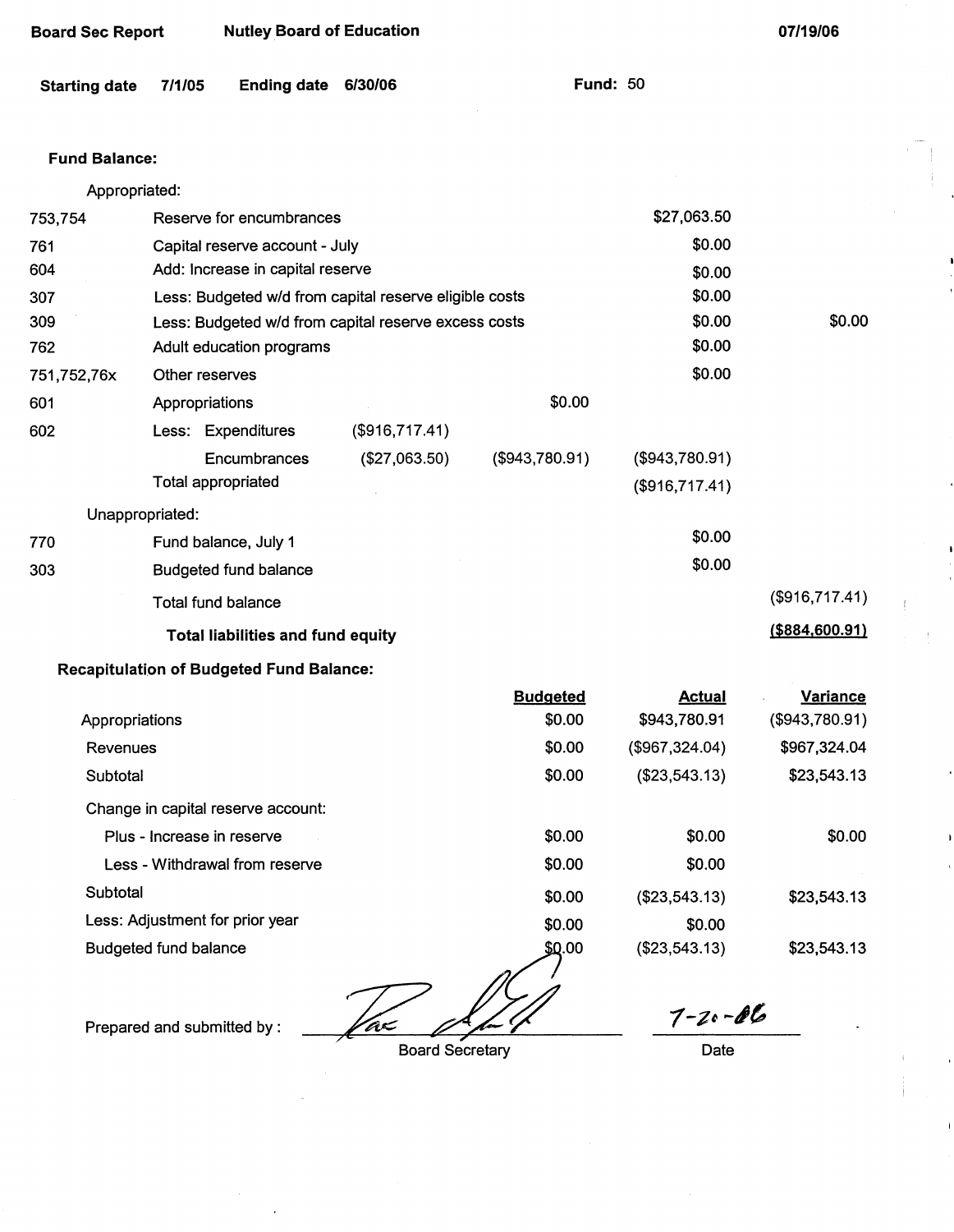| <b>Starting date</b> | <b>Ending date</b><br>7/1/05<br>6/30/06     | <b>Fund: 55</b>  |                 |
|----------------------|---------------------------------------------|------------------|-----------------|
|                      | <b>Assets and Resources</b><br>Assets:      |                  |                 |
| 101                  | Cash in bank                                |                  | \$210,218.25    |
| $102 - 106$          | <b>Cash Equivalents</b>                     |                  | \$0.00          |
| 111                  | Investments                                 |                  | \$0.00          |
| 116                  | Capital Reserve Account                     |                  | \$0.00          |
|                      |                                             |                  |                 |
| 121                  | Tax levy Receivable                         |                  | \$0.00          |
|                      | <b>Accounts Receivable:</b>                 |                  |                 |
| 132                  | Interfund                                   | \$38,836.94      |                 |
| 141                  | Intergovernmental - State                   | \$0.00           |                 |
| 142                  | Intergovernmental - Federal                 | \$0.00           |                 |
| 143                  | Intergovernmental - Other                   | \$0.00           |                 |
| 153, 154             | Other (net of estimated uncollectable of \$ | \$0.00           | \$38,836.94     |
|                      | Loans Receivable:                           |                  |                 |
| 131                  | Interfund                                   | \$0.00           |                 |
| 151, 152             | Other (Net of estimated uncollectable of \$ | \$0.00           | \$0.00          |
|                      | <b>Other Current Assets</b>                 |                  | \$0.00          |
|                      | <b>Resources:</b>                           |                  |                 |
| 301                  | <b>Estimated revenues</b>                   | \$0.00           |                 |
| 302                  | Less revenues                               | (\$841, 856.23)  | (\$841, 856.23) |
|                      |                                             | ( \$592, 801.04) |                 |
|                      | <b>Liabilities and fund equity</b>          |                  |                 |
|                      | <b>Liabilities:</b>                         |                  |                 |
|                      |                                             |                  |                 |
| 411                  | Intergovernmental accounts payable - state  |                  | \$0.00          |
| 421                  | Accounts payable                            |                  | \$0.00          |
| 431                  | Contracts payable                           |                  | \$0.00          |
| 451                  | Loans payable                               |                  | \$0.00          |
| 481                  | Deferred revenues                           |                  | \$0.00          |

- Deferred revenues  $\bigcup_{\substack{1 \leq i \leq n \text{ prime} \\ \text{other current liabilities}}}$ Other current liabilities '-
	- **Total liabilities**

 $\frac{1}{\epsilon}$ 

سأبلغ مساري الأرب

**\$183,840.66** 

\$183,840.66